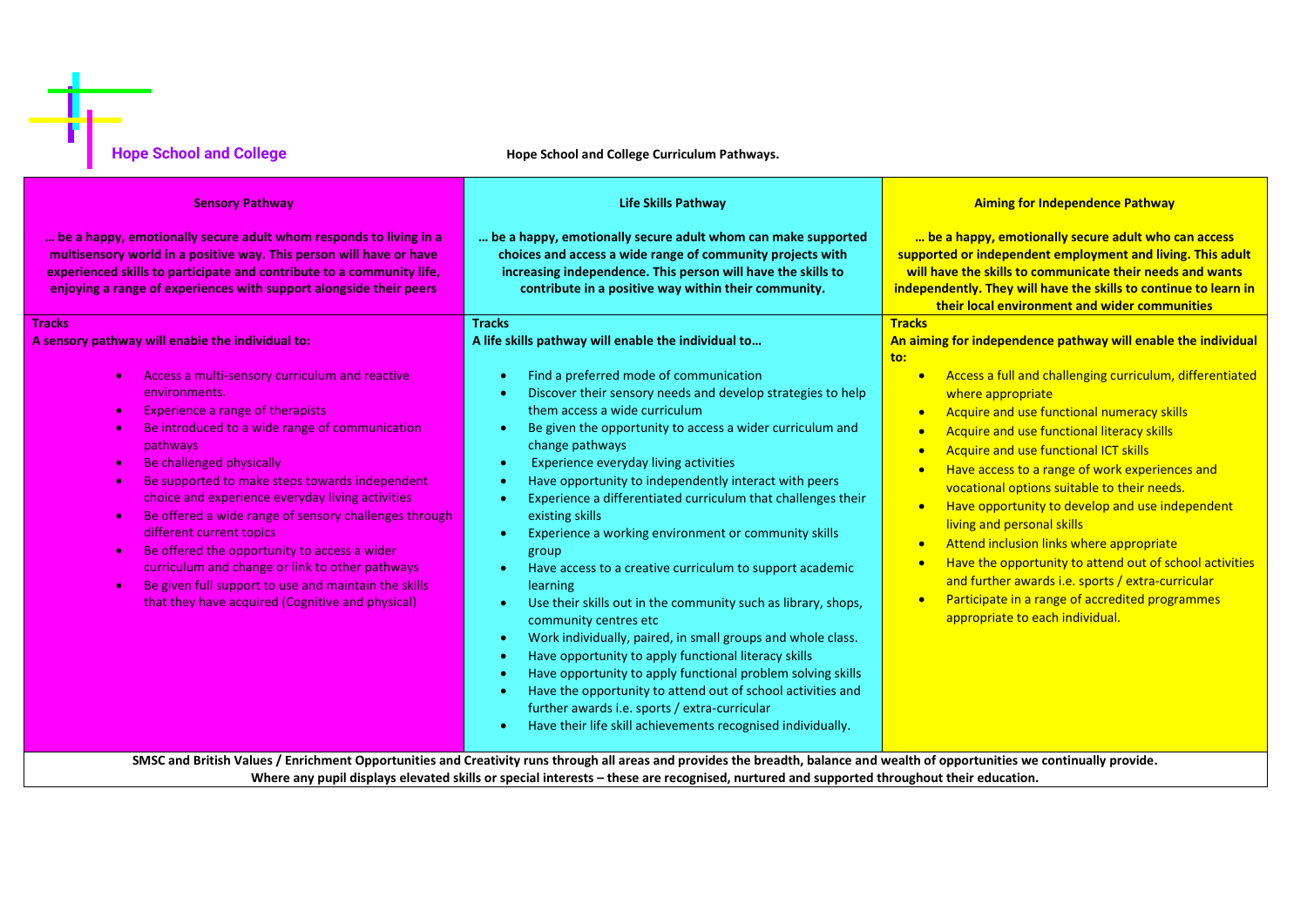| <b>SENSORY PATHWAY.</b>                                                                                                                                                                                                                                                                                                                                                                                                                                         |                                                                                                                                                                                                                                                                                                                                                                                                                                                                                                                 |                                                                                                                                                                                  |                                                                                                                                                                                                                                                                                                                            |                                                                                                                                                                                                                                                                                                                                                                                                                                                                                                                                                |
|-----------------------------------------------------------------------------------------------------------------------------------------------------------------------------------------------------------------------------------------------------------------------------------------------------------------------------------------------------------------------------------------------------------------------------------------------------------------|-----------------------------------------------------------------------------------------------------------------------------------------------------------------------------------------------------------------------------------------------------------------------------------------------------------------------------------------------------------------------------------------------------------------------------------------------------------------------------------------------------------------|----------------------------------------------------------------------------------------------------------------------------------------------------------------------------------|----------------------------------------------------------------------------------------------------------------------------------------------------------------------------------------------------------------------------------------------------------------------------------------------------------------------------|------------------------------------------------------------------------------------------------------------------------------------------------------------------------------------------------------------------------------------------------------------------------------------------------------------------------------------------------------------------------------------------------------------------------------------------------------------------------------------------------------------------------------------------------|
| <b>E.Y.F.S.</b>                                                                                                                                                                                                                                                                                                                                                                                                                                                 | <b>PRIMARY</b>                                                                                                                                                                                                                                                                                                                                                                                                                                                                                                  | <b>SENIOR</b>                                                                                                                                                                    | <b>POST 16.</b>                                                                                                                                                                                                                                                                                                            | <b>OVERALL OUTCOME</b>                                                                                                                                                                                                                                                                                                                                                                                                                                                                                                                         |
| <b>Curriculum Delivery</b>                                                                                                                                                                                                                                                                                                                                                                                                                                      |                                                                                                                                                                                                                                                                                                                                                                                                                                                                                                                 |                                                                                                                                                                                  |                                                                                                                                                                                                                                                                                                                            | To develop into a happy, emotionally secure                                                                                                                                                                                                                                                                                                                                                                                                                                                                                                    |
| Fully integrated with mainstream<br>$\bullet$<br>pupils.<br>Each pupil individually tracked,<br>$\bullet$<br>monitored and assessed via<br>termly records and the Early<br><b>Years Framework.</b>                                                                                                                                                                                                                                                              | The curriculum is delivered through a mixture of class based lessons and additional therapies including<br>$\bullet$<br>immersive room / rebound / warm water pool / sensory /eye gaze / physiotherapy<br>Sessions are sensory based and promote communication and choice making.<br>Interactive studio promote developing awareness for cause and effect and developing visual skills<br>$\bullet$<br>Pupils and students are assessed through engagement steps and appropriate accredited routes<br>$\bullet$ |                                                                                                                                                                                  |                                                                                                                                                                                                                                                                                                                            | adult whom responds to living in a<br>multisensory world in a positive way.<br>To have the skills to participate and contribute<br>to community life, enjoying a range of<br>experiences with support alongside their<br>peers.<br>A sensory pathway enables :<br>• Access a multi-sensory curriculum and                                                                                                                                                                                                                                      |
|                                                                                                                                                                                                                                                                                                                                                                                                                                                                 | Approach                                                                                                                                                                                                                                                                                                                                                                                                                                                                                                        |                                                                                                                                                                                  |                                                                                                                                                                                                                                                                                                                            | reactive environments.                                                                                                                                                                                                                                                                                                                                                                                                                                                                                                                         |
| <b>Active learning through</b><br>$\bullet$<br>continuous provision both indoor<br>and outdoor, playing, creating,<br>exploring and thinking skills<br>Multi-sensory / communication /<br>$\bullet$<br>sensory processing / play therapy<br>as appropriate<br><b>Visual/hearing input</b><br>$\bullet$<br><b>Computing: Switches / Touch</b><br>$\bullet$<br>Screen /iPad<br><b>Immersive Rom</b><br>$\bullet$<br>All pupils follow E.Y. framework<br>$\bullet$ | Strong focus on pupil led learning balanced through adult led and pupil initiated learning<br><b>Making choices</b><br>$\bullet$<br>Multi-sensory<br>Intensive interaction<br>Visual impairment work<br>Use of ICT – switches / touch screen / PODD / Eye Gaze / Immersive room<br><b>Rebound Therapy</b><br><b>Communication sessions</b><br><b>Warm Water pool activities</b>                                                                                                                                 |                                                                                                                                                                                  |                                                                                                                                                                                                                                                                                                                            | • Experience a range of therapists<br>• Be introduced to a wide range of<br>communication pathways<br>• Be challenged physically<br>• Be supported to make steps towards<br>independent choice and experience everyday<br>living activities<br>• Be offered a wide range of sensory challenges<br>through different current topics<br>• Be offered the opportunity to access a wider<br>curriculum and change or link to other<br>pathways<br>• Be given full support to use and maintain the<br>skills that they have acquired (Cognitive and |
|                                                                                                                                                                                                                                                                                                                                                                                                                                                                 | <b>Communication Strategies</b>                                                                                                                                                                                                                                                                                                                                                                                                                                                                                 |                                                                                                                                                                                  |                                                                                                                                                                                                                                                                                                                            | physical)                                                                                                                                                                                                                                                                                                                                                                                                                                                                                                                                      |
| Intensive interaction<br>Cause and effect development<br><b>Early communication indicators including</b><br>eye gaze<br><b>Objects of Reference</b><br><b>PECS / Photographs / Project Core</b>                                                                                                                                                                                                                                                                 | Intensive interaction<br>Cause and effect development<br><b>Early communication indicators</b><br>including eye gaze<br><b>Objects of Reference</b><br>PECS / Photographs /<br><b>Project Core</b>                                                                                                                                                                                                                                                                                                              | Intensive interaction<br>Cause and effect development<br>Early communication indicators<br>including eye gaze<br><b>Objects of Reference</b><br>PECS / Photographs/ Project Core | Intensive interaction<br>Cause and effect development<br>Early communication indicators including<br>eye gaze<br><b>Objects of Reference</b><br>PECS / Photographs/ Project Core                                                                                                                                           |                                                                                                                                                                                                                                                                                                                                                                                                                                                                                                                                                |
|                                                                                                                                                                                                                                                                                                                                                                                                                                                                 |                                                                                                                                                                                                                                                                                                                                                                                                                                                                                                                 |                                                                                                                                                                                  | SMSC and British Values / Enrichment Opportunities and Creativity runs through all areas and provides the breadth, balance and wealth of opportunities we continually provide.<br>Where any pupil displays elevated skills or special interests – these are recognised, nurtured and supported throughout their education. |                                                                                                                                                                                                                                                                                                                                                                                                                                                                                                                                                |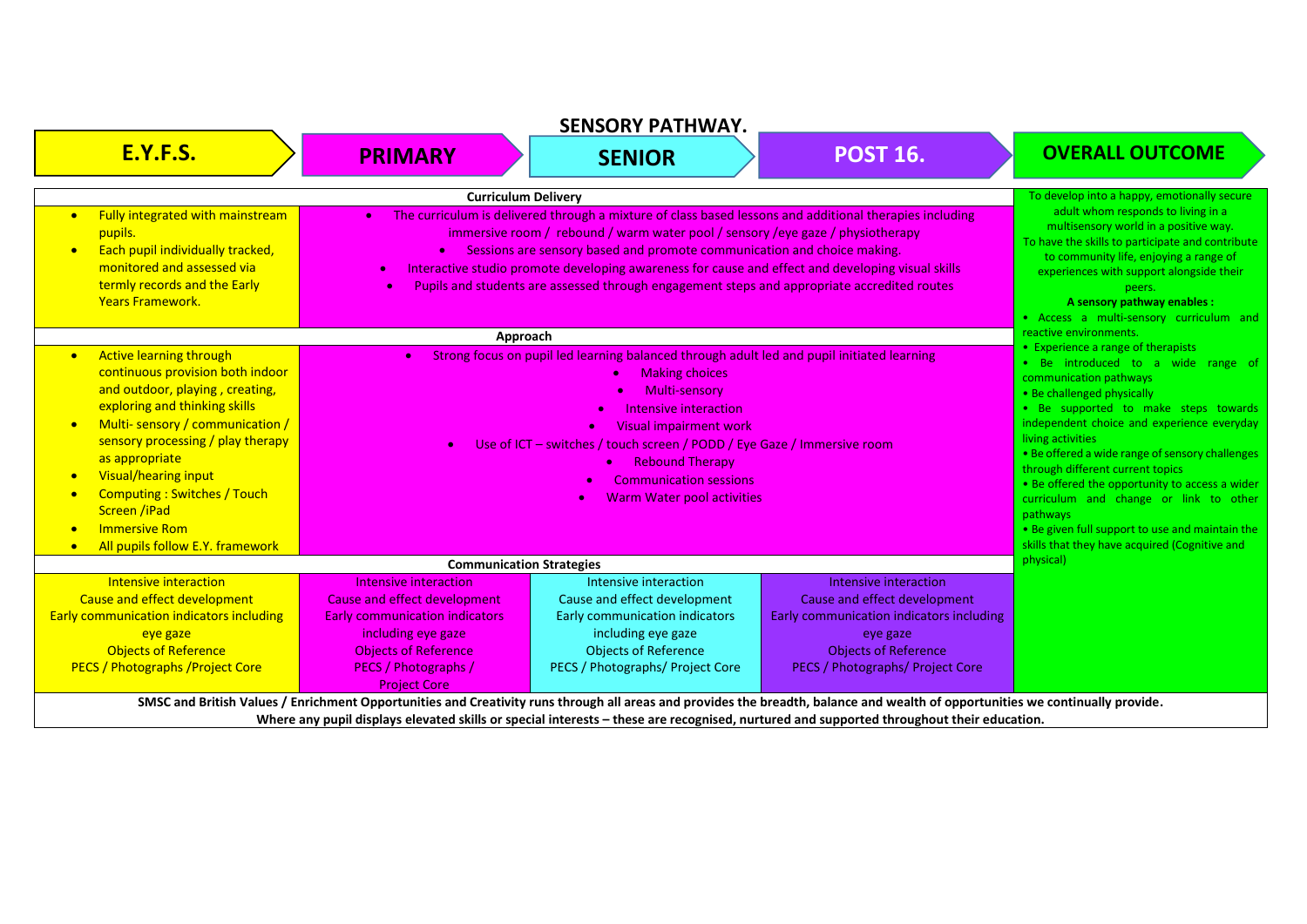| LIFE SKILL PATHWAY.                                                                                                                                                                                                                                                                                                                                                                                                                                              |                                                                                                                                                                                                                                                                                                                                                                       |                                                                                                                                                                                                                                                                                                                                                                               |                                                                                                                                                                                                                                                       |                                                                                                                                                                                                                                                                                                                                                                                                                                                                                                                                                                                                                                                                   |
|------------------------------------------------------------------------------------------------------------------------------------------------------------------------------------------------------------------------------------------------------------------------------------------------------------------------------------------------------------------------------------------------------------------------------------------------------------------|-----------------------------------------------------------------------------------------------------------------------------------------------------------------------------------------------------------------------------------------------------------------------------------------------------------------------------------------------------------------------|-------------------------------------------------------------------------------------------------------------------------------------------------------------------------------------------------------------------------------------------------------------------------------------------------------------------------------------------------------------------------------|-------------------------------------------------------------------------------------------------------------------------------------------------------------------------------------------------------------------------------------------------------|-------------------------------------------------------------------------------------------------------------------------------------------------------------------------------------------------------------------------------------------------------------------------------------------------------------------------------------------------------------------------------------------------------------------------------------------------------------------------------------------------------------------------------------------------------------------------------------------------------------------------------------------------------------------|
| <b>E.Y.F.S.</b>                                                                                                                                                                                                                                                                                                                                                                                                                                                  | <b>PRIMARY</b>                                                                                                                                                                                                                                                                                                                                                        | <b>SENIOR</b>                                                                                                                                                                                                                                                                                                                                                                 | <b>POST 16.</b>                                                                                                                                                                                                                                       | <b>OVERALL OUTCOME</b>                                                                                                                                                                                                                                                                                                                                                                                                                                                                                                                                                                                                                                            |
|                                                                                                                                                                                                                                                                                                                                                                                                                                                                  | <b>Curriculum Delivery</b>                                                                                                                                                                                                                                                                                                                                            |                                                                                                                                                                                                                                                                                                                                                                               |                                                                                                                                                                                                                                                       | To develop into a happy, emotionally secure                                                                                                                                                                                                                                                                                                                                                                                                                                                                                                                                                                                                                       |
| Fully integrated with mainstream<br>$\bullet$<br>pupils.<br>Each pupil individually tracked,<br>$\bullet$<br>monitored and assessed via<br>termly records and the Early<br><b>Years Framework.</b>                                                                                                                                                                                                                                                               | Differentiated groups where<br>$\bullet$<br>the National Curriculum is<br>followed though discreet<br>subject following a topic<br>focus.<br>Cross curricular links are<br>$\bullet$<br>encouraged<br><b>Pupils are assessed via</b><br>$\bullet$<br>engagement steps and into<br>early progression steps                                                             | Differentiated groups<br>$\bullet$<br>where the National<br>Curriculum is followed<br>though discreet subject<br>following a topic focus.<br>Cross curricular links are<br>encouraged as are the<br>use of functional skills<br>Some students access<br>mainstream inclusion as<br>appropriate<br>Students are assessed via<br>engagement steps and<br>into progression steps | Differentiated groups based on<br>$\bullet$<br>functional skills.<br>Some students access external<br>$\bullet$<br>provision through local<br>providers in preparation for<br>transition at Year 14<br>Students are assessed via<br>accredited routes | adult who can make supported choices and<br>access a wide range of activities and projects<br>with increasing independence.<br>To have the skills to contribute in a positive<br>way within the community.<br>A Life Skills pathway enables:<br>-Find a preferred mode of communication<br>Discover their sensory needs and develop<br>strategies to help me access a wide curriculum<br>-Be given the opportunity to access a wider<br>curriculum and change pathways<br>-Experience everyday living activities<br>-Have opportunity to independently interact<br>with peers<br>-Experience a differentiated curriculum that<br>challenges their existing skills |
|                                                                                                                                                                                                                                                                                                                                                                                                                                                                  | Approach                                                                                                                                                                                                                                                                                                                                                              |                                                                                                                                                                                                                                                                                                                                                                               |                                                                                                                                                                                                                                                       | -Experience a working environment or                                                                                                                                                                                                                                                                                                                                                                                                                                                                                                                                                                                                                              |
| <b>Active learning through</b><br>$\bullet$<br>continuous provision both indoor<br>and outdoor, playing, creating,<br>exploring and thinking skills<br>Multi-sensory / communication /<br>$\bullet$<br>sensory processing / play therapy<br>as appropriate<br>Visual/hearing input<br>$\bullet$<br><b>Computing: Switches / Touch</b><br>$\bullet$<br><b>Screen /iPad</b><br><b>Immersive Room</b><br>$\bullet$<br>All pupils follow E.Y. framework<br>$\bullet$ | <b>National Curriculum is</b><br>$\bullet$<br>adapted in a creative way<br>and delivered through a<br>more formal approach with<br>adult supported learning.<br><b>Sensory integration</b><br>$\bullet$<br>techniques meet the needs<br>of relevant pupils on an<br>individual basis<br>Use of switches /<br>communication aids / iPads<br>/PODD etc support progress | Follow the same<br>$\bullet$<br>approach although<br>experiences offered<br>reflect the age and life<br>experiences of each<br>individual.                                                                                                                                                                                                                                    | Accreditations and learning will<br>$\bullet$<br>involve more 'real-life' skills<br>and more external providers<br>are introduced in preparation<br>for transition at Post 19<br>Work experience offered<br>$\bullet$ .<br>through enterprise         | community skills group<br>-Have access to a creative curriculum to<br>support academic learning<br>-Use their skills out in the community such as<br>library, shops, community centres etc<br>-Work individually, paired, in small groups and<br>whole class.<br>-Have opportunity to apply functional literacy<br><b>skills</b><br>-Have opportunity to apply functional<br>problem-solving skills<br>Have the opportunity to attend out of school<br>activities and further awards i.e. sports /<br>extra-curricular                                                                                                                                            |
|                                                                                                                                                                                                                                                                                                                                                                                                                                                                  | <b>Communication Strategies</b>                                                                                                                                                                                                                                                                                                                                       |                                                                                                                                                                                                                                                                                                                                                                               |                                                                                                                                                                                                                                                       |                                                                                                                                                                                                                                                                                                                                                                                                                                                                                                                                                                                                                                                                   |
| Pecs / Symbols / signing / Project Core<br><b>Photographs of Reference</b><br><b>Speaking &amp; Listening</b>                                                                                                                                                                                                                                                                                                                                                    | Pecs / Symbols / signing / Project Core<br><b>Photographs of Reference</b><br><b>Speaking &amp; Listening</b>                                                                                                                                                                                                                                                         | Pecs / Symbols / signing / Project<br>Core<br><b>Photographs of Reference</b><br>Speaking & Listening                                                                                                                                                                                                                                                                         | Pecs / Symbols / signing / Project Core<br><b>Photographs of Reference</b><br><b>Speaking &amp; listening</b>                                                                                                                                         |                                                                                                                                                                                                                                                                                                                                                                                                                                                                                                                                                                                                                                                                   |
| SMSC and British Values / Enrichment Opportunities and Creativity runs through all areas and provides the breadth, balance and wealth of opportunities we continually provide.<br>Where any pupil displays elevated skills or special interests - these are recognised, nurtured and supported throughout their education.                                                                                                                                       |                                                                                                                                                                                                                                                                                                                                                                       |                                                                                                                                                                                                                                                                                                                                                                               |                                                                                                                                                                                                                                                       |                                                                                                                                                                                                                                                                                                                                                                                                                                                                                                                                                                                                                                                                   |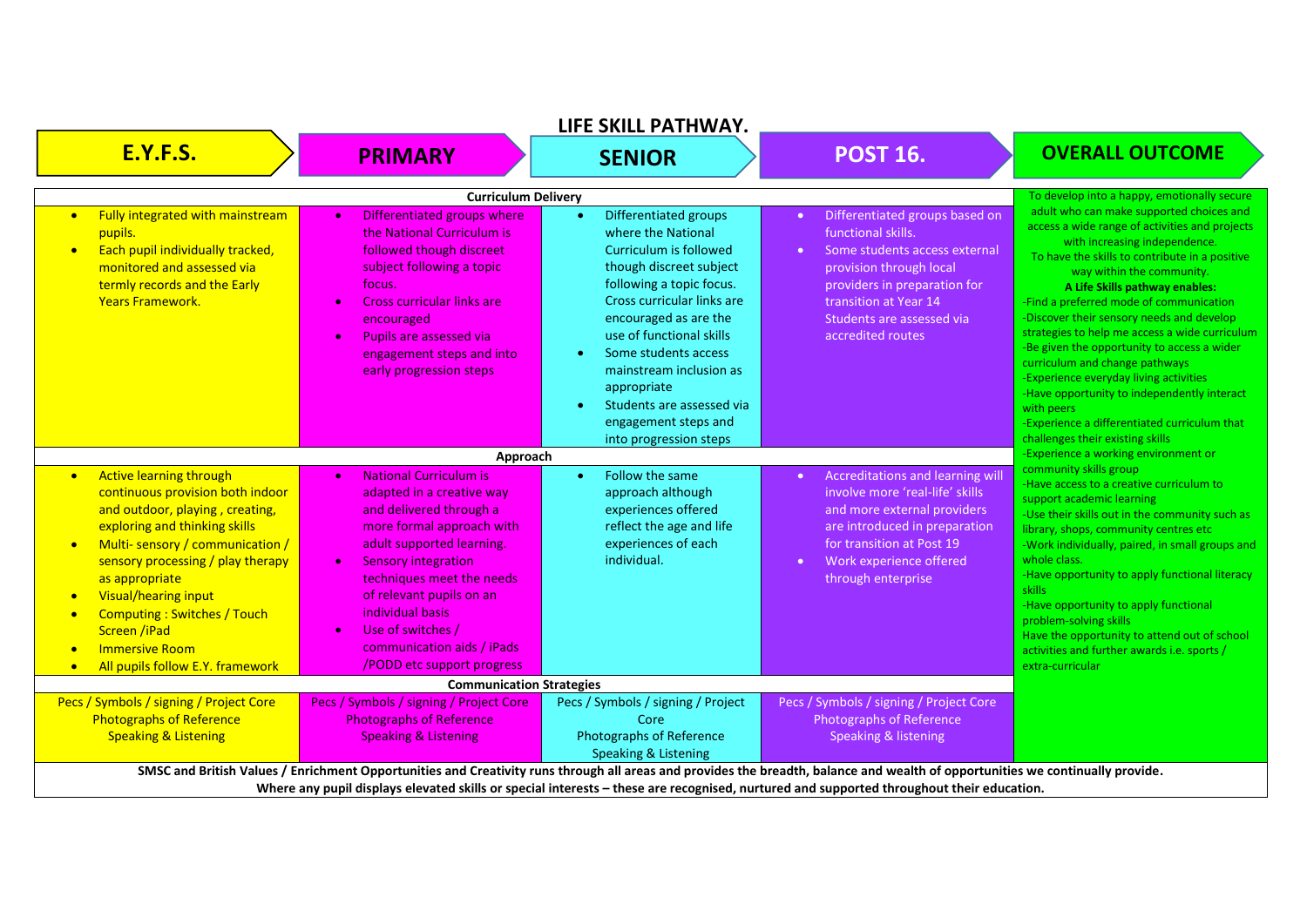## **Aiming for Independence Pathway**

| <b>E.Y.F.S.</b>                                                                                                                                                                                                                                                                                                                                                 | <b>PRIMARY</b>                                                                                                                                                                                                                                                                                                                         | <b>SENIOR</b>                                                                                                                                                                                                                                                                                                                                                | <b>POST 16.</b>                                                                                                                                                                                                                                                                                                            | <b>OVERALL OUTCOME</b>                                                                                                                                                                                                                                                                                                                                                                                                                                                                              |
|-----------------------------------------------------------------------------------------------------------------------------------------------------------------------------------------------------------------------------------------------------------------------------------------------------------------------------------------------------------------|----------------------------------------------------------------------------------------------------------------------------------------------------------------------------------------------------------------------------------------------------------------------------------------------------------------------------------------|--------------------------------------------------------------------------------------------------------------------------------------------------------------------------------------------------------------------------------------------------------------------------------------------------------------------------------------------------------------|----------------------------------------------------------------------------------------------------------------------------------------------------------------------------------------------------------------------------------------------------------------------------------------------------------------------------|-----------------------------------------------------------------------------------------------------------------------------------------------------------------------------------------------------------------------------------------------------------------------------------------------------------------------------------------------------------------------------------------------------------------------------------------------------------------------------------------------------|
| Fully integrated with mainstream<br>$\bullet$<br>pupils.<br>Each pupil individually tracked,<br>$\bullet$<br>monitored and assessed via<br>termly records and the Early<br><b>Years Framework.</b><br><b>Active learning through</b><br>$\bullet$<br>continuous provision both indoor                                                                           | <b>Curriculum Delivery</b><br>Cross curricular links are encouraged<br>$\bullet$<br>$\bullet$<br>$\bullet$<br>Some students access mainstream inclusion as appropriate<br>$\bullet$<br>$\bullet$<br>Students are assessed via accredited routes<br>Approach<br><b>National Curriculum is</b><br>$\bullet$<br>adapted in a creative way | Pupils are assessed via progression steps / Accredited routes / Entry Level / GCSE where appropriate<br>Cross curricular links are encouraged as are the use of functional skills<br>Some students access external provision through local providers in preparation for transition at Year 14<br>Preparation and<br>$\bullet$<br>development re: Entry level | Differentiated groups where the National Curriculum is followed though discreet subject following a topic focus.<br>Preparation for adulthood and<br>$\bullet$<br>life within the community.                                                                                                                               | To develop into a happy, emotionally secure<br>adult who can access supported or<br>independent employment and living. They will<br>have the skills to communicate their needs<br>and wants independently and continue to<br>learn in their local environment and wider<br>community<br>To have the skills to contribute in a positive<br>way within the community<br>-Access a full and challenging curriculum,<br>differentiated where appropriate<br>-Acquire and use functional numeracy skills |
| and outdoor, playing, creating,<br>exploring and thinking skills<br>Multi-sensory / communication /<br>$\bullet$<br>sensory processing / play therapy<br>as appropriate<br><b>Visual/hearing input</b><br>$\bullet$<br><b>Computing: Switches / Touch</b><br>Screen /iPad<br><b>Immersive Rom</b><br>$\bullet$<br>All pupils follow E.Y. framework<br>$\bullet$ | and delivered through a<br>more formal approach<br>with adult supported<br>learning.<br>Inclusion opportunities are<br>accessed where<br>appropriate                                                                                                                                                                                   | qualifications and<br>independent living skills.                                                                                                                                                                                                                                                                                                             | Preparing lunches for the local<br>$\bullet$<br>community and running a café<br>for the local community<br>Where appropriate, access<br>$\bullet$<br>independent travel<br>Access to work experience<br>$\bullet$<br>including volunteering and<br>supported employment where<br>appropriate                               | -Acquire and use functional literacy skills<br>-Acquire and use functional ICT skills<br>-Have access to a range of work experiences<br>and vocational options suitable to my needs.<br>-Have opportunity to develop and use<br>independent living and personal skills<br>-Attend inclusion links where appropriate<br>-Have the opportunity to attend out of school<br>activities and further awards i.e. sports /<br>extra-curricular<br>-Participate in a range of accredited                    |
| <b>Communication Strategies</b>                                                                                                                                                                                                                                                                                                                                 |                                                                                                                                                                                                                                                                                                                                        |                                                                                                                                                                                                                                                                                                                                                              | programmes appropriate to each individual.                                                                                                                                                                                                                                                                                 |                                                                                                                                                                                                                                                                                                                                                                                                                                                                                                     |
| Pecs / Symbols/ Project Core<br><b>Signing</b><br><b>Speaking and listening</b>                                                                                                                                                                                                                                                                                 |                                                                                                                                                                                                                                                                                                                                        | Pecs / Symbols/ Project Core<br><b>Signing</b><br><b>Speaking &amp; Listening</b>                                                                                                                                                                                                                                                                            |                                                                                                                                                                                                                                                                                                                            |                                                                                                                                                                                                                                                                                                                                                                                                                                                                                                     |
|                                                                                                                                                                                                                                                                                                                                                                 |                                                                                                                                                                                                                                                                                                                                        |                                                                                                                                                                                                                                                                                                                                                              | SMSC and British Values / Enrichment Opportunities and Creativity runs through all areas and provides the breadth, balance and wealth of opportunities we continually provide.<br>Where any pupil displays elevated skills or special interests - these are recognised, nurtured and supported throughout their education. |                                                                                                                                                                                                                                                                                                                                                                                                                                                                                                     |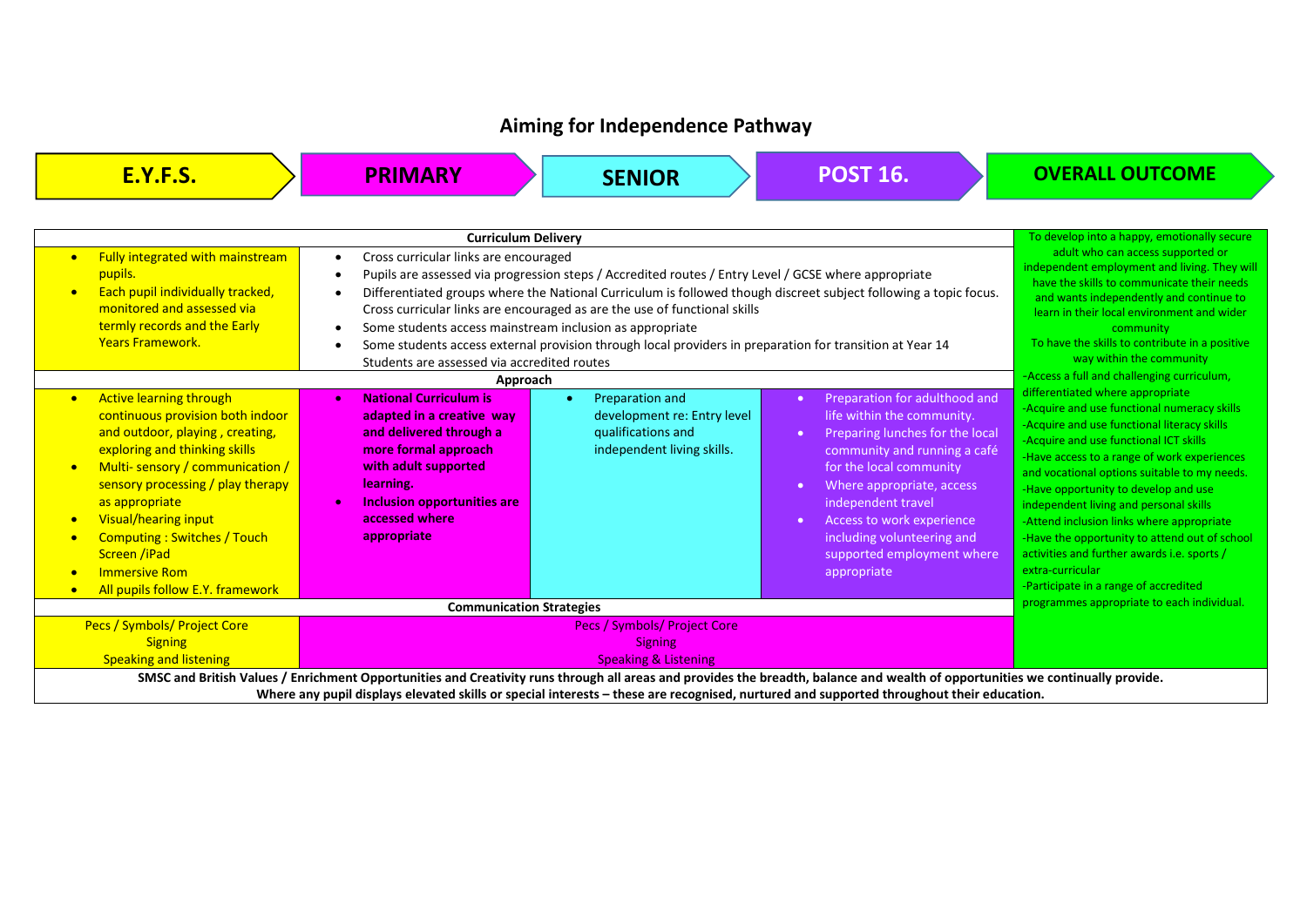## **CURRICULUM.**



 $\overline{\phantom{0}}$